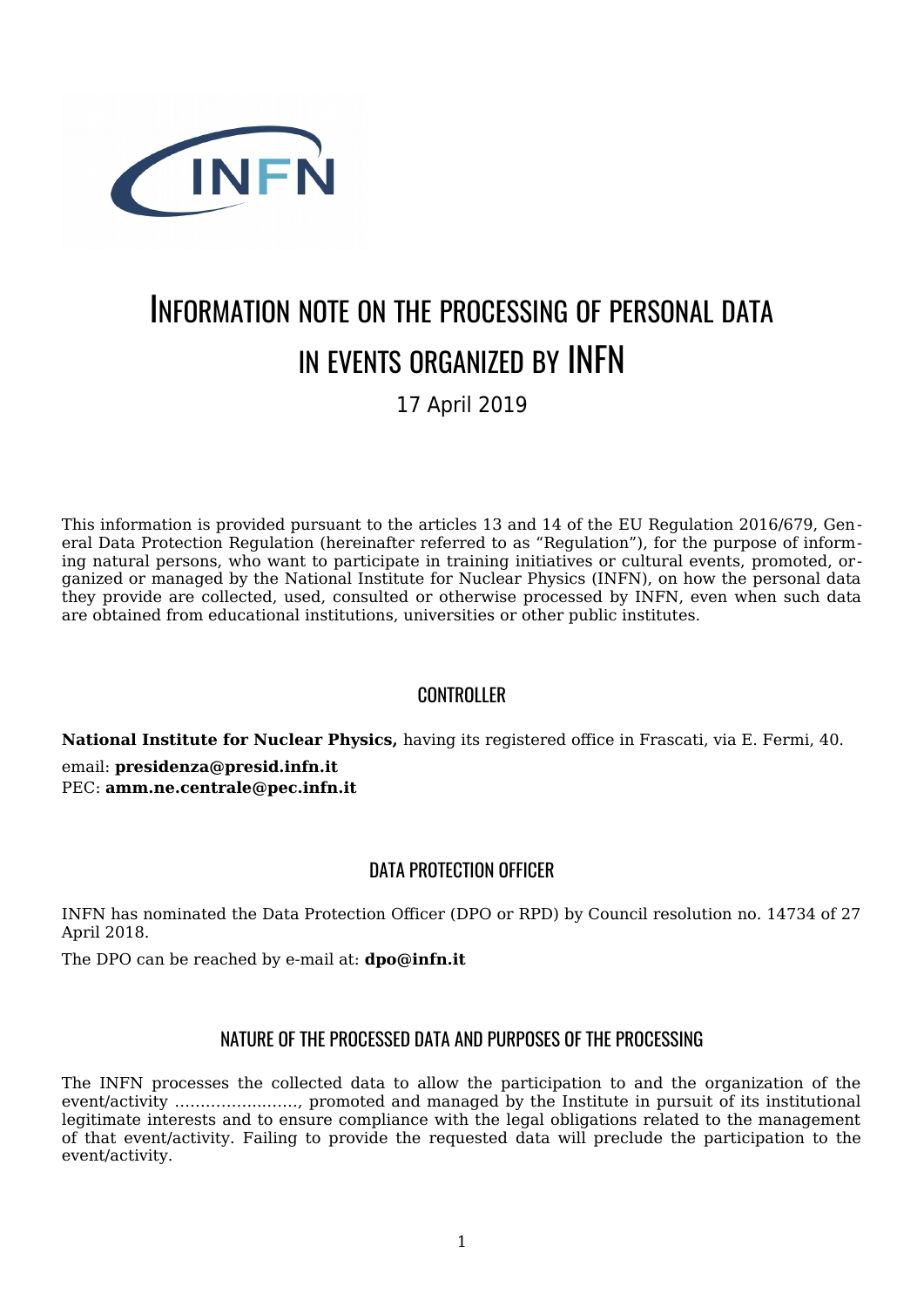

The INFN may also collect some special categories of personal data, required to ensure the health and respect for the religious beliefs of the data subject concerned. Failing to provide such data will result in the impossibility to comply with these obligations.

The INFN may also collect photographic images or video and audio recordings to document the event for the purposes of disseminating and communicating the Institute activities. Such images or recordings may also be partially used and/or amended or adapted, free of charge, in the photo gallery dedicated to the event and in the INFN web pages or social media.

Photographs, audios and videos may be used, but not be limited to, in any postproduction format or adaptation, also in combination with the images of other participants to the events, without time and place limits. The INFN may exercise its own rights pursuant to the articles from 12 to 19 of the law 22 April 1941, no. 633, which, by way of example and not to be exhaustive, include: publishing rights; reproduction rights in whatsoever way or form; transcription, editing, adaptation, elaboration and reduction rights; sharing and dissemination rights, public communication and distribution, including projection, transmission and dissemination rights, also by means of press, television, web sites related to the event and web sites or social profiles used for the event, by any technical means, even in a summarized and shortened version; the right to retain copy of materials, also in an electronic form and on a current or future new technological support, for the above mentioned purposes and limits.

In any case, it is not permitted any use of the material, which might be detrimental to the honour, to the reputation, to the dignity of the portrayed, filmed or recorded person.

The consent to provide personal data is freely given: its absence will result in the exclusion from video-recordings and photographs.

#### SOURCE FROM WHICH DATA ORIGINATE

The personal data relating to subjects who want to participate in training initiatives or cultural events promoted, organized and managed by the Structures of INFN, may be provided to INFN by the data subjects themselves or obtained from educational institutions, universities or other public or private subjects.

#### PROCESSING METHODS

The INFN processes personal data also by electronic or by automated means, in compliance with the principles set out in art. 6 of the EU Regulation 2016/679.

Processing is carried out at ………………………………………

The data may be processed by INFN employees or collaborators or by third parties expressly nominated as responsible for the processing, and they will not be communicated to third parties nor will be disseminated except when allowed by national or European laws.

The INFN does not carry out automated decision-making processes, nor does it perform profiling activities using the personal data collected.

#### DATA RECIPIENTS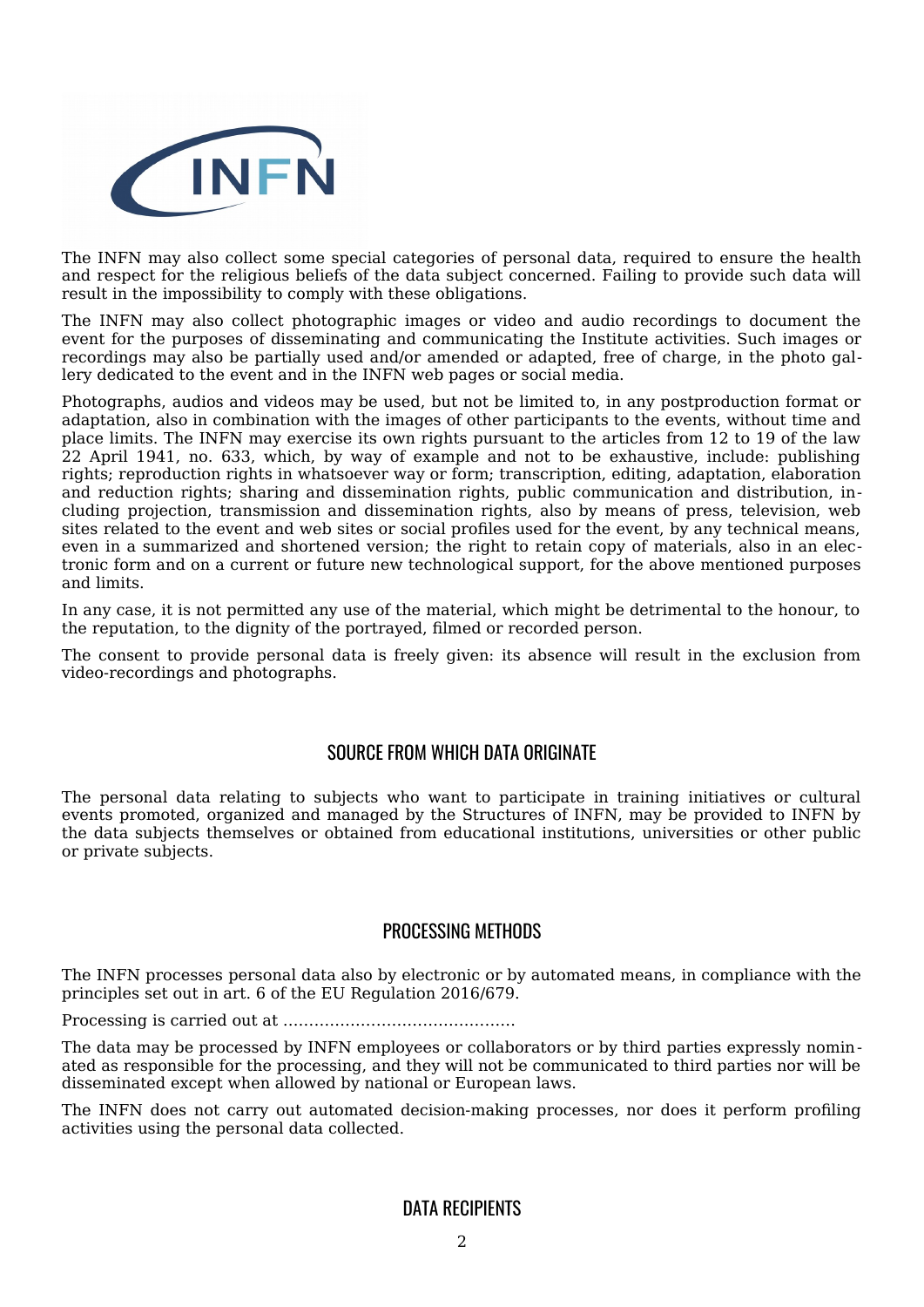

The personal data collected may be communicated to companies providing ancillary services to the event, to health authorities, to insurance companies and to the Public Security authorities, when required by law.

## TRANSFER OF DATA ABROAD

The personal data relating to guests are not transferred, as a rule, to third countries or international organizations. However, transfer of such data may happen if it is necessary — in relation to training events held whole or in part abroad — to comply with obligations concerning the health, the security and the protection of persons and only after their explicit consent.<sup>1</sup>

## DURATION OF THE PROCESSING

The INFN processes the collected personal data for as long as it is necessary to allow the participation to the event and subsequently for no longer than two years and only to provide informative material and/or updates.

# RIGHTS OF THE DATA SUBJECT

The INFN shall grant and ensure the rights of the data subject to have access, to rectify, to restrict, to erase its personal data, and to object to their processing. The INFN shall ensure the right to lodge a complaint with the Data Protection Supervisor Authority concerning the processing performed.

The rights referred to can be exercised by a request to the Controller or to the Personal Data Protection Officer: by an e-mail to the address dpo@infn.it or by registered post with acknowledgement of receipt to the Controller's registered office address. The request may also be orally formulated and be renewed at intervals greater than ninety days, except for justified reasons.

It is possible to confer a written delegation to another individual and also to be assisted by a trustworthy person.

The aforementioned rights relating to personal data of deceased persons may be exercised by those who have an interest in them or act to safeguard the data subjects concerned or for family reasons deserving of protection, duly documented.

If, as a result of the request, the data relating to the data subject do not exist, the INFN may charge a fee, not exceeding the costs incurred for providing the research. A fee on the basis of administrat ive costs may also be charged for any further copies requested.

<sup>1</sup> If a transfer of personal data to a third country is necessary, a form for requesting consent should be prepared along the lines of the one used for the collection of photographic images.